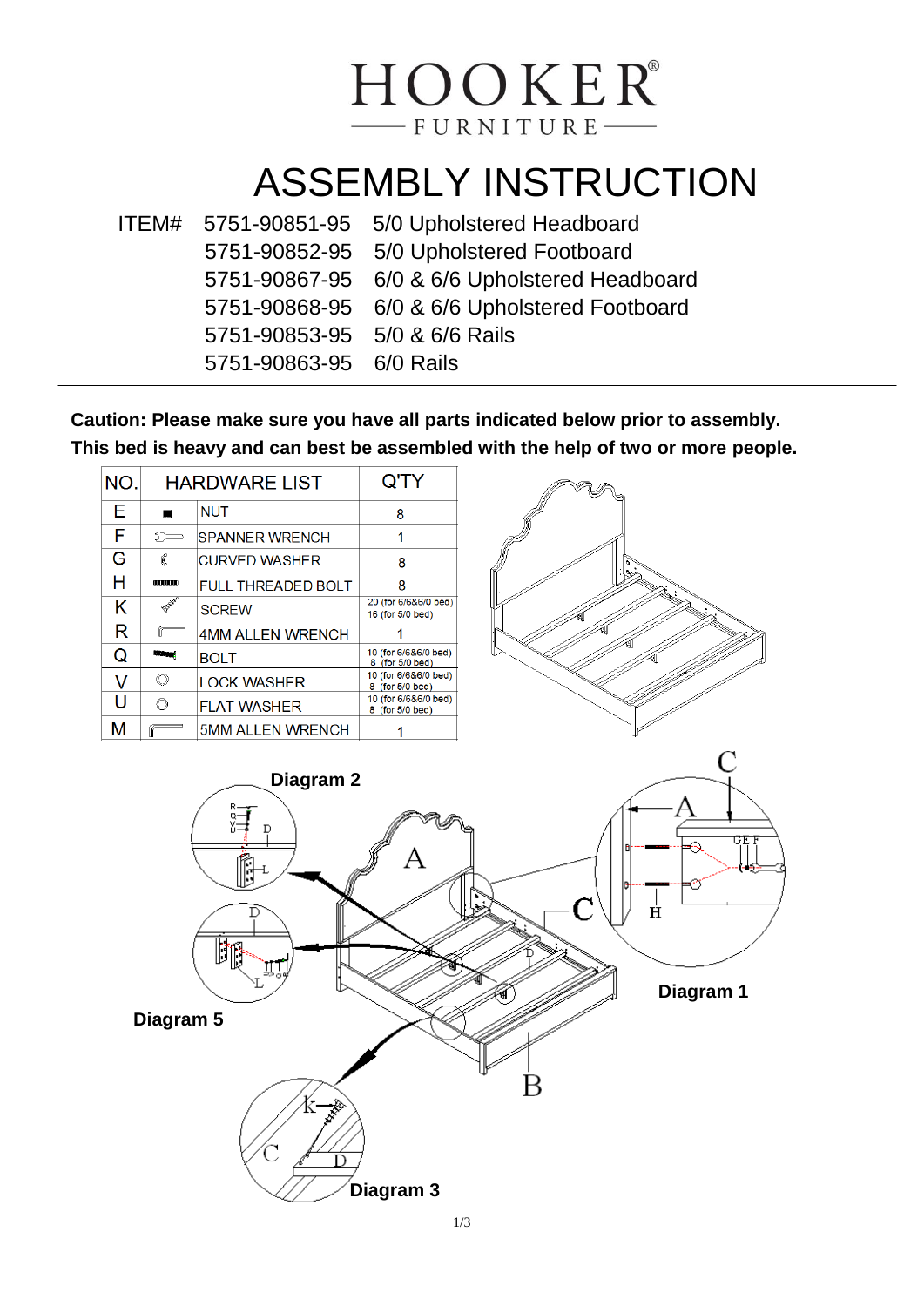**Please note the hardware bag to assemble side rails to HB&FB is in the box of side rails. Assembly steps:**

1. Insert 2 bolts (H) into holes of each side post on Headboard (A) and Footboard (B), attach the ends of side rails (C) to bolts (H) on posts by using 2 curved washers (G) and 2 nuts (E), tighten nuts (E) securely with spanner wrench (F). (See diagram 1)



## **Diagram 1**

2. Take out center supports (L) from the rail box, attach center supports (L) to slats (D) by using 2 bolts (Q), 2 lock washers (V) and 2 flat washers (U). Secure bolts (Q) by using allen wrench (R). (See diagram 2)



## **Diagram 2**

3. Attach slats (D) to side rails (C), and tighten screws(K) on both ends of slats(D) to side rails(C). (See diagram 3)